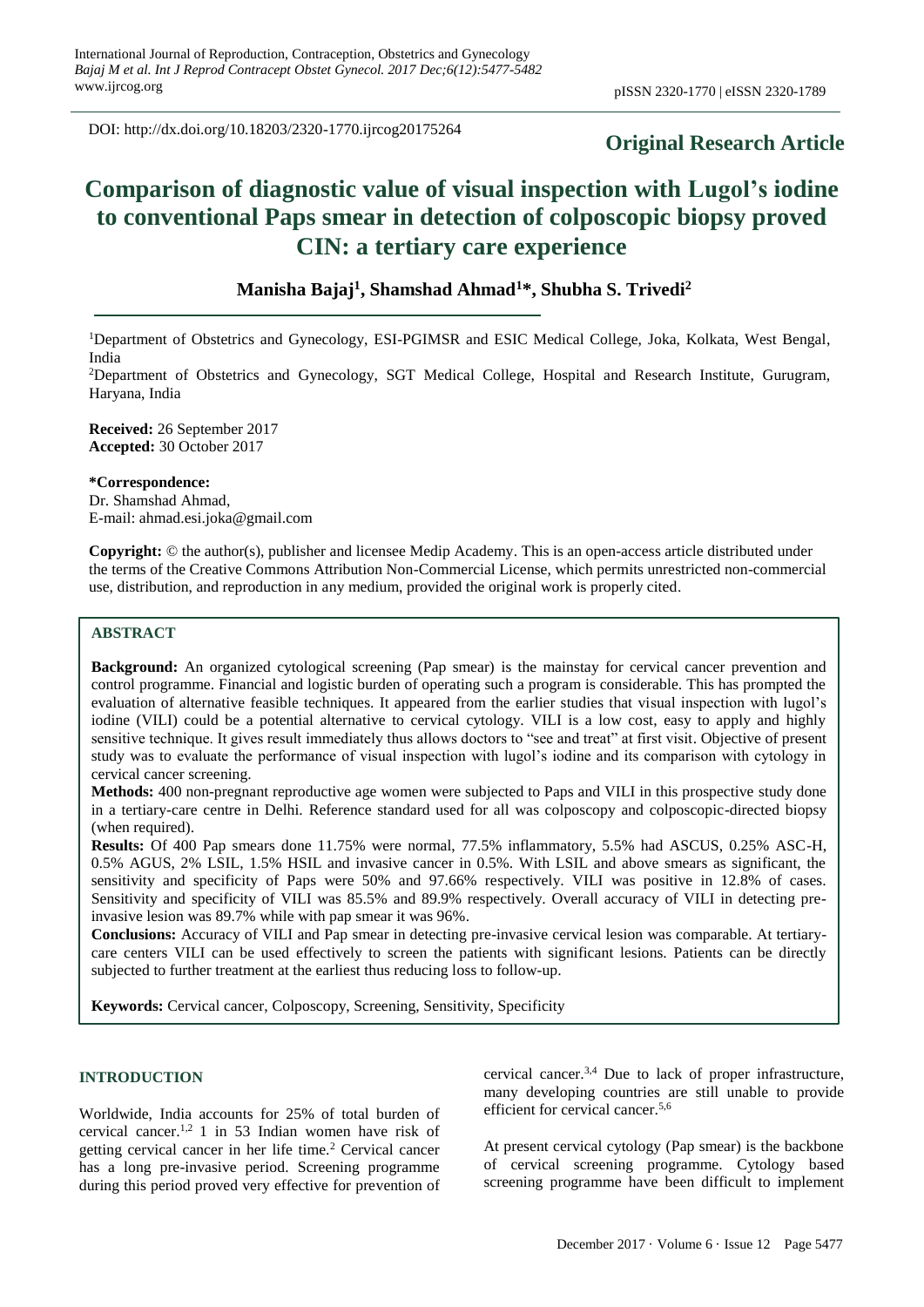on a large scale basis in developing countries with little impact on the incidence of cervical cancer and mortality.<sup>7-9</sup> This felt need prompted researcher to develop other alternative diagnostic screening tool. A tool which is affordable and suitable for large scale screening of cervical abnormalities.5,10

Visual inspection with lugol's iodine (VILI) is a modification of direct visual assessment of cervix. Few earlier studies reported VILI performed adequately in screening of cervical abnormalities and also comparative to Pap smear in low resource setting.11-13 But it was also associated with high rate of false-positive findings.<sup>14,15</sup> There is limited evaluation of VILI as a screening test in hospital setting- a well-equipped health care set up so that they can replace or supplement Pap smear as primary screening tests even where resources are adequate. Thus, the present initiative was taken in view of exploring the feasibility, acceptability and accuracy of the alternative VILI that has come up as potential promising approach.

## **METHODS**

This study was a hospital based non-randomized, analytical, descriptive, study. The women presenting to the gynecology OPD with various gynecological complaints were invited to participate in the study.

Patients having frank growth, postmenopausal bleeding per vaginum, using intravaginal medications, those with prior hysterectomy and those who took prior treatment for cancer cervix or cervical intra epithelial neoplasia were excluded. 400 sexually active patients who presented to the gynecological outpatient department with various gynecological complaints were evaluated and according to the exclusion and inclusion criteria were enrolled in the study.

The women who were eligible to participate and gave consent were thoroughly interviewed, histories were taken and general physical examinations were done. Pap smear was first taken. Then freshly prepared lugol's iodine was applied on the cervix and findings were carefully observed and documented according to criteria of International Agency for Research on Cancer (IARC) separately. Preparation of Lugol's iodine: 10gm of potassium iodide was dissolved in 100ml distill water. Next 5gm of iodine was added after the potassium iodide was fully dissolved. It was stirred well until all the iodine flakes have fully dissolved.

The preparation was stored in a dark colored sealed container to prevent evaporation of iodine and loss of staining activity. Following the screening tests, each patient was subjected to colposcopy in colposcopy room. If colposcopy was suspicious then only cervical biopsy was taken from the abnormal area/ areas.

In present study, no verification bias was there as all participants were subjected to diagnostic tests. The reference standard for defining final disease status was a combination of colposcopy and biopsy.16,17 Disease status was assessed based on histology if a biopsy was taken; if not, based on colposcopy. Reference standard negatives included women who were assessed as negative for suspicious lesions by colposcopy, as well as those who were assessed as positive by colposcopy, but negative by histology.

True disease was defined as histologically confirmed CIN 2 or greater lesion (IARC). Cytology result was reported according to the Bethesda system by pathologist and VILI documented according to the IARC criteria. The compiled results were statistically analyzed applying Chisquare, paired t-test and student's t-test. The sensitivity and specificity were calculated for each and comparison was done.

#### **RESULTS**

Table 1, showed that majority were of age group 26-45 years (78.1%) and 17.5% were less than 26 years of age. The mean age of the study group was  $33.91 \pm 7.59$  years. which varied from 19-52 years.

#### **Table 1: Sociodemographic profile of patients (N=400).**

| <b>Variables</b>     | <b>Category</b>                        | Number $\sqrt{0}$ |
|----------------------|----------------------------------------|-------------------|
| Age group            | $\leq$ 25 years                        | 70(17.5)          |
|                      | $26-35$ years                          | 171 (42.8)        |
|                      | $36-45$ years                          | 133 (35.2)        |
|                      | $45-55$ years                          | 28(6.5)           |
| Occupation           | Housewife                              | 342 (85.5)        |
|                      | Laborer or servant                     | 38 (9.5)          |
|                      | Service or business or<br>professional | 20(5.0)           |
| Socio-               | Lower                                  | 285 (71.3)        |
| economic status      | Middle                                 | 115(28.7)         |
|                      | Illiterate                             | 176 (44)          |
| Educational<br>level | Elementary level (I-V)                 | 62(15.5)          |
|                      | Secondary level (VI-XII)               | 129(32.3)         |
|                      | Graduate and higher                    | 33(8.3)           |
| Religion             | Hindu                                  | 370 (92.5)        |
|                      | Muslim and others                      | 30(7.5)           |

Postmenopausal women not included in the study as standard colposcopy is not reliable in them. The mean parity of women was  $2.8 \pm 1.47$  ranging from 0-9. Majority (85.5%) of the patients was housewives and 92.5% were Hindus. More than 50% were literate but only 8.3% were graduate or above. Illiterates also formed a significant part of the group.

The bulk of the group (71.3%) was formed of patients from lower strata and there was no patient from upper class in the study. Lugol's iodine was applied on the cervix and observations noted. 87.1% of patients had negative test result and rest tested positive with lugol's iodine (12.75%), Table 2.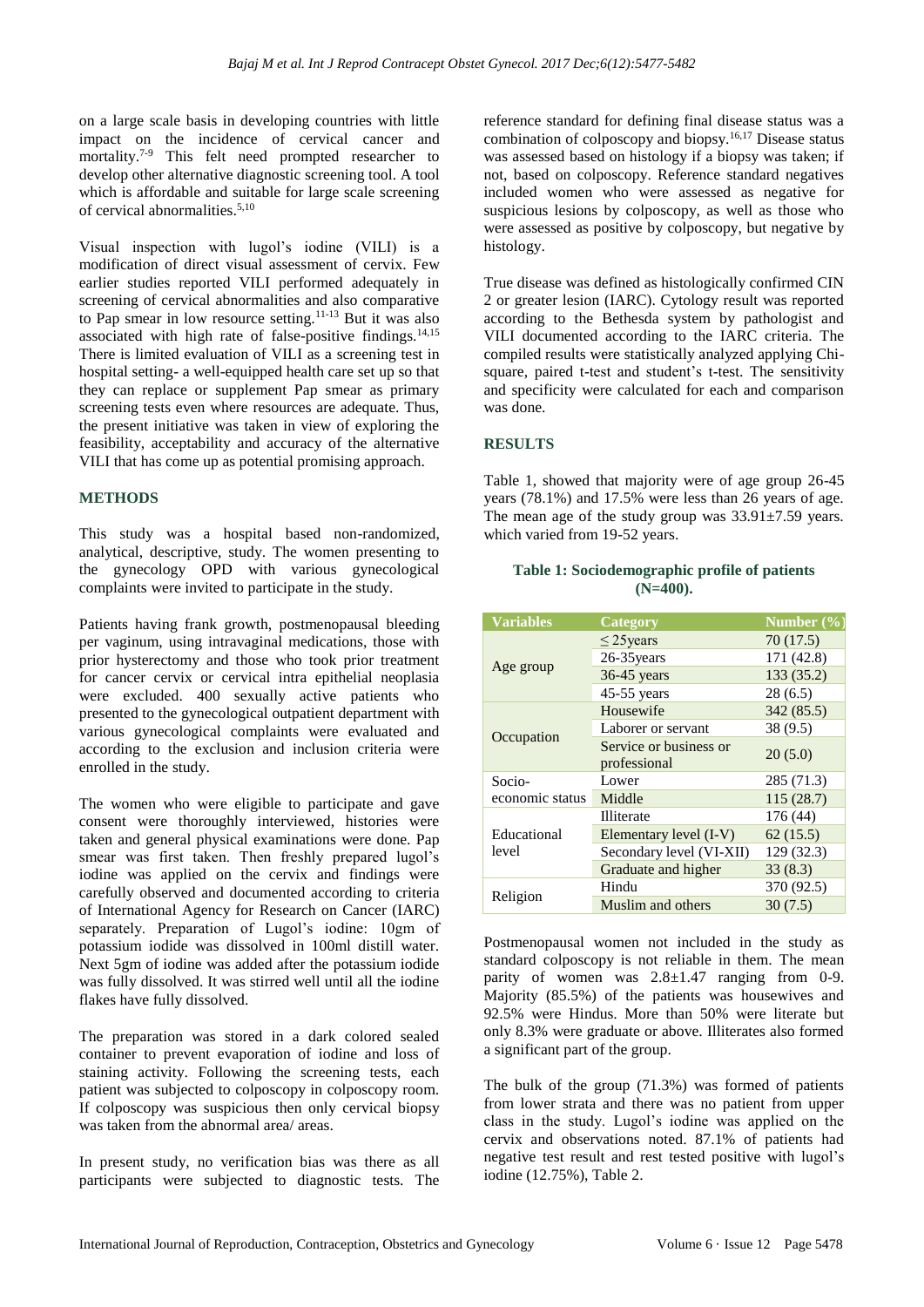## **Table 2: Distribution of observation after Lugol's iodine application.**

| <b>Observations</b>                                                                                                                                                      | <b>Interpretation</b> | Number (n)        |
|--------------------------------------------------------------------------------------------------------------------------------------------------------------------------|-----------------------|-------------------|
| Normal cervix where<br>squamous epithelium<br>turned mahogany brown<br>or black and when SCJ<br>was visible the columnar<br>epithelium beyond it did<br>not change color | Negative              | 308<br>$(76.8\%)$ |
| Scattered or diffuse ill-<br>defined, colourless or<br>partially brown areas are<br>seen in the cervix; not<br>restricted to TZ                                          | Negative              | 28 (7.1%)         |
| Thin, yellow, non-iodine<br>uptake areas with angular<br>digitising margins,<br>resembling geographical<br>areas, distant from the SCJ                                   | Negative              | 13 (3.3%)         |
| Dense, thick, bright,<br>mustard-yellow, or<br>saffron yellow iodine<br>non-uptake areas<br>abutting the squamo-<br>columnar junction in the<br>transformation zone      | Positive              | 36 (9.0%)         |
| Circumferential yellow<br>non-iodine uptake area<br>around the external os                                                                                               | Positive              | $15(3.8\%)$       |

Table 3, A detailed correlation of the Pap smear report with reference standard (colposcopy or biopsy) was done. Out of 400 Pap smears done 310 had inflammatory report of which only 32 had suspicious colposcopy which when subjected to biopsy- chronic cervicitis was reported in 27 and CIN 2 in 5 patients. Of the 47 normal pap reports only one had suspicious colposcopy which on biopsy revealed chronic cervicitis.

Among 22 ASCUS 6 had suspicious colposcopy but only 2 had CIN 2 reported. No significant lesion was found with AGUS or ASC-H on Paps. There were 8 LSIL reported in the study group of which only two were colposcopically found suspicious. Out of these two, one had CIN 2. Out of the 6 HSIL reported 5 were colpscopically abnormal which were then subjected to biopsy. The results were CIN 2 in two patients, CIN 3 in one and one had invasive cancer. Each case of squamous cell carcinoma and adenocarcinoma reported on Paps were confirmed on histological examination. On detailed correlation of biopsy results with VILI the following observation were made. The positivity rate of VILI is 12.75%. Only 18 of the total 51 positive reports were not suspicious on colposcopy rest 33 underwent cervical biopsy wherein majority were chronic cervicitis (16). Two of them were unremarkable and one tubercular. Of rest 9 were reported to be CIN 2 and CIN 3 and three invasive cancers.

| Table 3: Distribution of Pap smear and VILI findings in relation to biopsy (N=400). |  |  |
|-------------------------------------------------------------------------------------|--|--|
|-------------------------------------------------------------------------------------|--|--|

| Colposcopy/Biopsy (n=51) |                |                                     |                     |                           |                 |                 |                     |                             |                |
|--------------------------|----------------|-------------------------------------|---------------------|---------------------------|-----------------|-----------------|---------------------|-----------------------------|----------------|
| <b>Pap Smear</b>         | <b>Normal</b>  | <b>Chronic</b><br><b>Cervicitis</b> | <b>Unremarkable</b> | <b>CIN</b><br>$\mathbf 2$ | <b>CIN</b><br>3 | Sq. cell<br>ca. | Adeno-<br>carcinoma | Granulomatous/<br><b>TB</b> | <b>Total</b>   |
| Normal                   | 46             |                                     | 3                   | $\overline{0}$            | $\Omega$        | $\Omega$        | $\Omega$            | $\mathbf{0}$                | 47             |
| Inflammation             | 278            | 27                                  | $\overline{0}$      | 5                         | $\Omega$        | $\Omega$        | $\Omega$            | $\overline{0}$              | 310            |
| <b>ASCUS</b>             | 16             | 4                                   | 0                   | 2                         | $\Omega$        | $\theta$        | $\Omega$            | $\overline{0}$              | 22             |
| <b>ASCH</b>              | 1              | $\overline{0}$                      | $\overline{0}$      | $\overline{0}$            | $\Omega$        | $\theta$        | $\Omega$            | $\overline{0}$              | 1              |
| <b>AGUS</b>              | $\overline{0}$ | 2                                   | 0                   | $\overline{0}$            | $\theta$        | 0               | $\theta$            | $\overline{0}$              | $\overline{c}$ |
| <b>LSIL</b>              | 6              |                                     | $\boldsymbol{0}$    |                           | $\Omega$        | $\theta$        | $\overline{0}$      | $\overline{0}$              | 8              |
| <b>HSIL</b>              |                |                                     | 0                   | $\overline{c}$            |                 |                 | $\theta$            | $\overline{0}$              | 6              |
| SQ Cell Ca               | $\overline{0}$ | $\overline{0}$                      | $\overline{0}$      | $\theta$                  | $\Omega$        |                 | $\overline{0}$      | $\overline{0}$              |                |
| Adeno ca                 | $\mathbf{0}$   | $\overline{0}$                      | 0                   | $\theta$                  | $\theta$        | $\theta$        |                     | $\overline{0}$              |                |
| Epitheloid<br>granuloma  | $\overline{0}$ | $\overline{0}$                      | $\Omega$            | $\overline{0}$            | $\mathbf{0}$    | $\overline{0}$  | $\Omega$            |                             |                |
| Total $(\%)$             | 349            | 33                                  |                     | 10                        |                 | 2               |                     |                             | 400            |
| <b>VILI</b>              |                |                                     |                     |                           |                 |                 |                     |                             |                |
| Negative                 | 331            | 17                                  |                     | $\overline{2}$            | $\Omega$        | $\theta$        | $\theta$            | $\theta$                    | 349            |
| Positive                 | 18             | 16                                  | $\overline{2}$      | 8                         | 1               | $\overline{2}$  | 1                   |                             | 51             |
| Total $(\%)$             | 349            | 33                                  | 3                   | 10                        |                 | $\overline{c}$  |                     |                             | 400            |

With LSIL and above smears were as positive, the sensitivity and specificity were 50% and 97.66% respectively while NPV and PPV were 98.1% and 43.75% respectively in the study.

The results confirm the fact that cytology is a test with low sensitivity but very high specificity. The sensitivity of VILI was 85.5% and specificity 89.9% in the study (Table 4).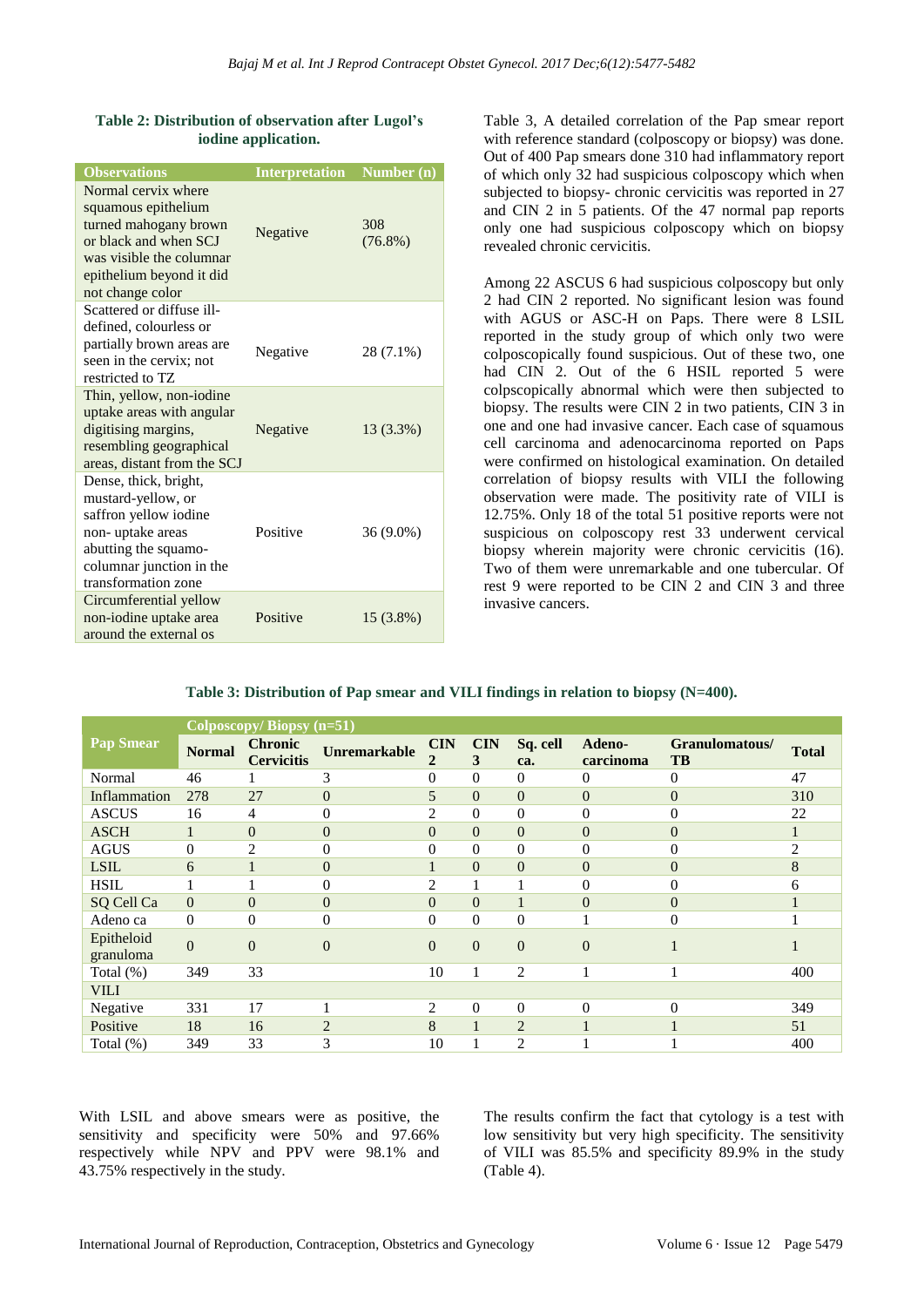|                     | Pap smear<br>$(\geq$ LSIL) | Pap smear<br>$\triangle$ HSIL) | $VILI+$      |
|---------------------|----------------------------|--------------------------------|--------------|
| Sensitivity         | 50.0%                      | 42.8%                          | 85.5%        |
| $(95\% \text{ CI})$ | (23.0, 76.9)               | (17.6, 71.2)                   | (52.2, 98.2) |
| Specificity         | 97.6%                      | 99.4%                          | 89.9%        |
| (95% CI)            | (95.6, 98.9)               | (98.1, 99.4)                   | (86.4, 92.2) |
| <b>PPV</b>          | 43.7%                      | 75%                            | 23.5%        |
| $(95\%CI)$          | (25.3, 64.1)               | (39.8, 93.3)                   | (17.6, 30.7) |
| <b>NPV</b>          | 98.1%                      | 97.9%                          | 99.4%        |
| $(95\%CI)$          | (96.9, 98.9)               | (96.8, 98.6)                   | (97.6, 99.8) |
| Accuracy            | 96%                        | 97.5%                          | 89.7%        |

**Table 4: Comparison of Pap smear and VILI in relation to reference standard (biopsy).**

Table 5, depicted the correlation between various findings of Pap smear against VILI. Out of total 47 cases reported normal by Pap smear, only 2 were VILI+. Correlation was very poor for 310 inflammatory cases, as reported by Pap smear. Only 32 of them were VILI+. While for HSIL, squamous cell carcinoma, adenocarcinoma both test correlated perfectly.

**Table 5: Correlation of cytology with visual screening tests.**

| <b>PAPS</b>            |                             | VILI +ve VILI -ve Total |     |
|------------------------|-----------------------------|-------------------------|-----|
| Normal                 | $\mathcal{D}_{\mathcal{L}}$ | 45                      | 47  |
| Inflammation           | 32                          | 278                     | 310 |
| <b>ASCUS</b>           | 6                           | 16                      | 22  |
| <b>ASCH</b>            |                             |                         |     |
| <b>AGUS</b>            |                             |                         | 2   |
| <b>LSIL</b>            |                             |                         | 8   |
| <b>HSIL</b>            | 6                           |                         | 6   |
| Sqamous cell carcinoma |                             |                         |     |
| Adeno-carcinoma        |                             |                         |     |
| Epitheloid granuloma   |                             |                         |     |
| Total                  | 51                          | 349                     |     |

# **DISCUSSION**

The present initiative was taken in view of the persistent high incidence and mortality of cervical cancer in India. Cytology became the mainstay of cervical cancer screening programs due to its significant success in western countries but failed to repeat its success in developing world due to financial, logistic, and technical problems.

Now visual screening tests are being evaluated and initial studies have found it to be feasible and acceptable. This study is an endeavor to address to these problems by assessing the performance of visual screening tests and exploring the possibility of using them as primary screening methods.

The mean age of the study group was  $33.91\pm7.59$  years and majority was of age group 26-45 years (78.1%). The mean parity was  $2.8 \pm 1.47$  ranging from 0-9. The age at first intercourse ranged from 13- 33 years, mean being

17.88±3.07 years. The most common complaint was white discharge per vaginum (29.3%). Next common complaints were lower abdominal pain, dyspareunia, and menstrual disturbances.

The Pap smear was normal or negative smear in 11.75%, inflammation was reported in 77.5%, ASCUS in 5.5%, ASC-H in 0.25%, AGUS in 0.5%, LSIL in 2%, HSIL in 1.5% and invasive cancer in 0.5%. On colposcopic examination of 400 women 87.25% had Reid' index ≤2 which was considered as normal and 51 women (12.75%) had abnormal colposcopic finding with Reid's index  $\geq$ 3 who were subjected to biopsy of the suspicious area/ areas. The biopsy rate was 12.75% with CIN 2 and 3 reported in 2.75 % and invasive cancer in 0.75%. Pap smear in present study revealed a low prevalence of normal or negative smear (11.75%). Majority of the smears had inflammation (77.5%) which in Luthra's study were reported to be  $70.3\%$ .<sup>18</sup> In present study ASCUS was seen in 5.5% of smears and LSIL in 2%, the corresponding figures mentioned in Novak's is 3-5% for ASCUS and  $1.6\%$  for LSIL.<sup>19</sup> The other findings were ASCH in 0.25%, AGUS in 0.5%, HSIL in 1.5% and invasive cancer in 0.5%. Our findings were like that reported by Osmanabad district RCT.<sup>20</sup> While Cronje et al reported a higher prevalence of LSIL and above smears, Luthra et al found lower prevalence (dysplasias 1.4% and carcinoma 0.15%). In contrary Ghosh et al, reported abnormal pap smear in 3.7% cases only while Saleh et al in an Egyptian study, as 4%.18,21-23

VILI is the visualization of cervix after application of Lugol's iodine. It is considered positive if SCJ or entire cervix or growth turned yellow (non-uptake areas). Recently the role of iodine application was reevaluated in studies done in India and Africa at 11 centers.<sup>24</sup> IARC pilot study concluded that VILI can detect 92% of women with precancer or cancer, a sensitivity considerably higher than that of either VIA or cytology. Its ability to identify women without disease is like that of VIA (85%), and lower than that of Pap smears. One study showed that VILI had a higher reproducibility than VIA. Among the visual test assessed, VILI seems to be a better promising approach, detecting 75% of all cases of HSIL compared to VIA and VIAM, which detected less than two-thirds of cases. The pooled sensitivity that has come of VILI (91.8%; range 76-97.3%) is no doubt greater compared to those of VIA (76.9%) and VIAM (64.2%). Surendra et al, reported sensitivity of VILI (75.4%), compared to VIA (59.7%), VIAM (64.9%), HPV (62%) and cytology (57.4%) though the differences were not statistically significant.<sup>25</sup> Further studies by Sankaranarayanan in 2003 concluded VILI to be well suited as an alternative to Paps in low resource setting.<sup>11</sup> Outside India Sangwa-Lugoma in 2006 evaluated both visual screening test and found VILI to be more specific than VIA but less than Paps. They recommended further assessment.<sup>26</sup> Le N et al reported sensitivity and specificity for the VILI as equivalent to colposcopy with no statistically significant difference. They recommended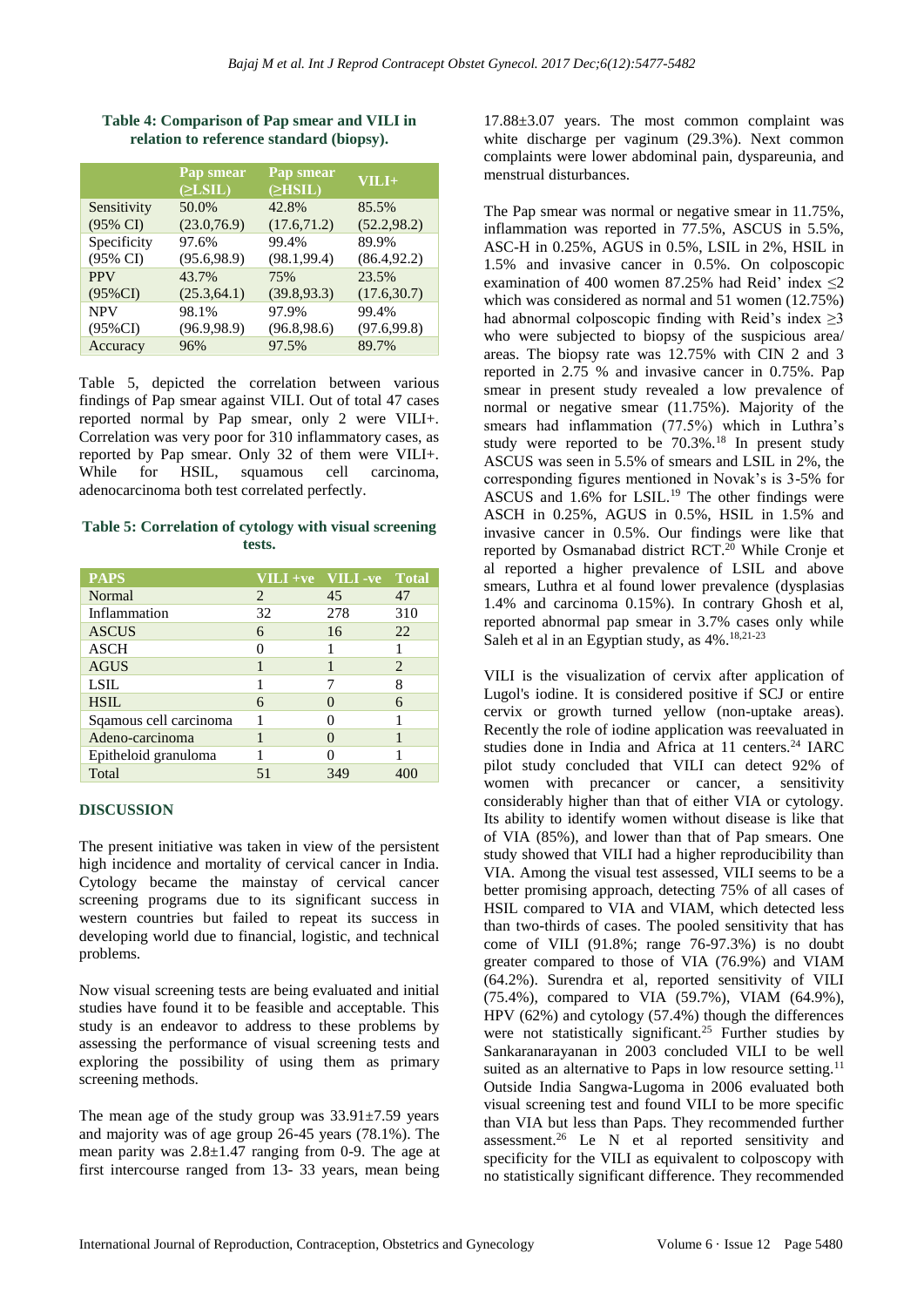VILI as one of primary screening test to increase screening frequency in rural China.<sup>27</sup>

Cervical cancer screenings based on visual technique that eliminates colposcopy ('see-and-treat' approach) may be good alternatives to cytology-based screening programs in developing countries.28,29 Visual techniques have shown to have high negative predictive value of more than 99% which reassures a woman negative by VILI that she need not further undergo any investigation. These women may however be advised to undergo a VILI after a minimum interval of 3 years (Juneja 2007).<sup>30</sup> Only 10- 15% women who are test positive with visual techniques require further evaluation, thus making alternative tool acceptable as primary screening method. The present study used visual inspection with lugol's iodine to determine whether the specificity of the test can be further increased without any loss of sensitivity.

#### **CONCLUSION**

Considering the study results, we conclude that VILI has better sensitivity than the conventional cytology in detecting premalignant lesions of the cervix. The characteristics and accuracy of VILI encourages its use in not only rural settings but also well-established health care centers due to the high specificity shown in those settings. It is recommended that VILI should be routinely used as a screening test in all sexually active patients presenting to any of the health care facilities. Accordingly, they can be further investigated, referred, or treated at the same visit whichever is cost effective in that setting. A change in basic assumptions in global belief- to move from the accepted wisdom that cervical cytology is the standard for cervical cancer screening to new understanding that the visual screening methods also hold a significant potential is required. Visual screening tests are a new hope for bringing the cervical cancer under control. How successful it is, remains to be seen.

*Funding: No funding sources*

*Conflict of interest: None declared Ethical approval: The study was approved by the* 

*Institutional Ethics Committee*

# **REFERENCES**

- 1. Ferlay J, Soerjomataram I, Ervik M, Dikshit R, Eser S, Mathers C, et al. GLOBOCAN 2012: Estimated Cancer Incidence, Mortality and Prevalence Worldwide in 2012 v1.0. Available at http://publications.iarc.fr/Databases/Iarc-Cancerbases/Globocan-2012-Estimated-Cancer-Incidence-Mortality-And-Prevalence-Worldwide-In-2012-V1-0-2012
- 2. Forouzanfar MH, Foreman K, Lozano R. The Challenge Ahead: Progress and Setbacks in Breast and Cervical Cancer | Institute for Health Metrics and Evaluation. Available at http://www.healthdata.org/policy-report/challenge-

ahead-progress-and-setbacks-breast-and-cervicalcancer

- 3. Hakama M, Chamberlain J, Day NE, Miller AB, Prorok PC. Evaluation of screening programmes for gynaecological cancer. Br J Cancer. 1985 Oct;52(4):669-73.
- 4. Consul S, Agrawal A, Sharma H, Bansal A, Gutch M, Jain N. Comparative study of effectiveness of Pap smear versus visual inspection with acetic acid and visual inspection with Lugol's iodine for mass screening of premalignant and malignant lesion of cervix. J Indian Soc Med Paediatr Oncol. 2012 Jul;33(3):161-5.
- 5. Sarian LO, Derchain SF, Naud P, Roteli-Martins C, Longatto-Filho A, Tatti S, et al. Evaluation of visual inspection with acetic acid (VIA), Lugol's iodine (VILI), cervical cytology and HPV testing as cervical screening tools in Latin America. This report refers to partial results from the LAMS (Latin AMerican Screening) study. J Med Screen. 2005;12(3):142-9.
- 6. Parkin DM, Bray F, Ferlay J, Pisani P. Global Cancer Statistics, 2002. CA Cancer J Clin. 2005 Mar 1;55(2):74-108.
- 7. Bhatla N, Mukhopadhyay A, Joshi S, Kumar A, Kriplani A, Pandey RM, et al. Visual inspection for cervical cancer screening; evaluation by doctor versus paramedical worker. Indian J Cancer. 2004 Jan 1;41(1):32.
- 8. Chou P, Chen V. Mass screening for cervical cancer in taiwan from 1974 to 1984. Cancer. 1989 Aug 15;64(4):962-8.
- 9. Lazcano-Ponce EC, Rascón-Pacheco RA, Lozano-Ascencio R, Velasco-Mondragón HE. Mortality from Cervical Carcinoma in Mexico. Acta Cytol. 1996;40(3):506-12.
- 10. Syrjänen K, Naud P, Derchain S, Roteli-Martins C, Longatto-Filho A, Tatti S, et al. Comparing PAP smear cytology, aided visual inspection, screening colposcopy, cervicography and HPV testing as optional screening tools in Latin America. Study design and baseline data of the LAMS study. Anticancer Res. 2005 Oct;25(5):3469-80.
- 11. Sankaranarayanan R, Wesley R, Thara S, Dhakad N, Chandralekha B, Sebastian P, et al. Test characteristics of visual inspection with 4% acetic acid (VIA) and Lugol's iodine (VILI) in cervical cancer screening in Kerala, India. Int J Cancer. 2003 Sep 1;106(3):404-8.
- 12. Denny L, Kuhn L, Pollack A, Wainwright H, Wright TC. Evaluation of alternative methods of cervical cancer screening for resource-poor settings. Cancer. 2000 Aug 15;89(4):826-33.
- 13. Denny L, Kuhn L, Pollack A, Wright TC. Direct visual inspection for cervical cancer screening. Cancer. 2002 Mar 15;94(6):1699-707.
- 14. Sankaranarayanan R, Nene BM, Dinshaw K, Rajkumar R, Shastri S, Wesley R, et al. Early detection of cervical cancer with visual inspection methods: a summary of completed and on-going